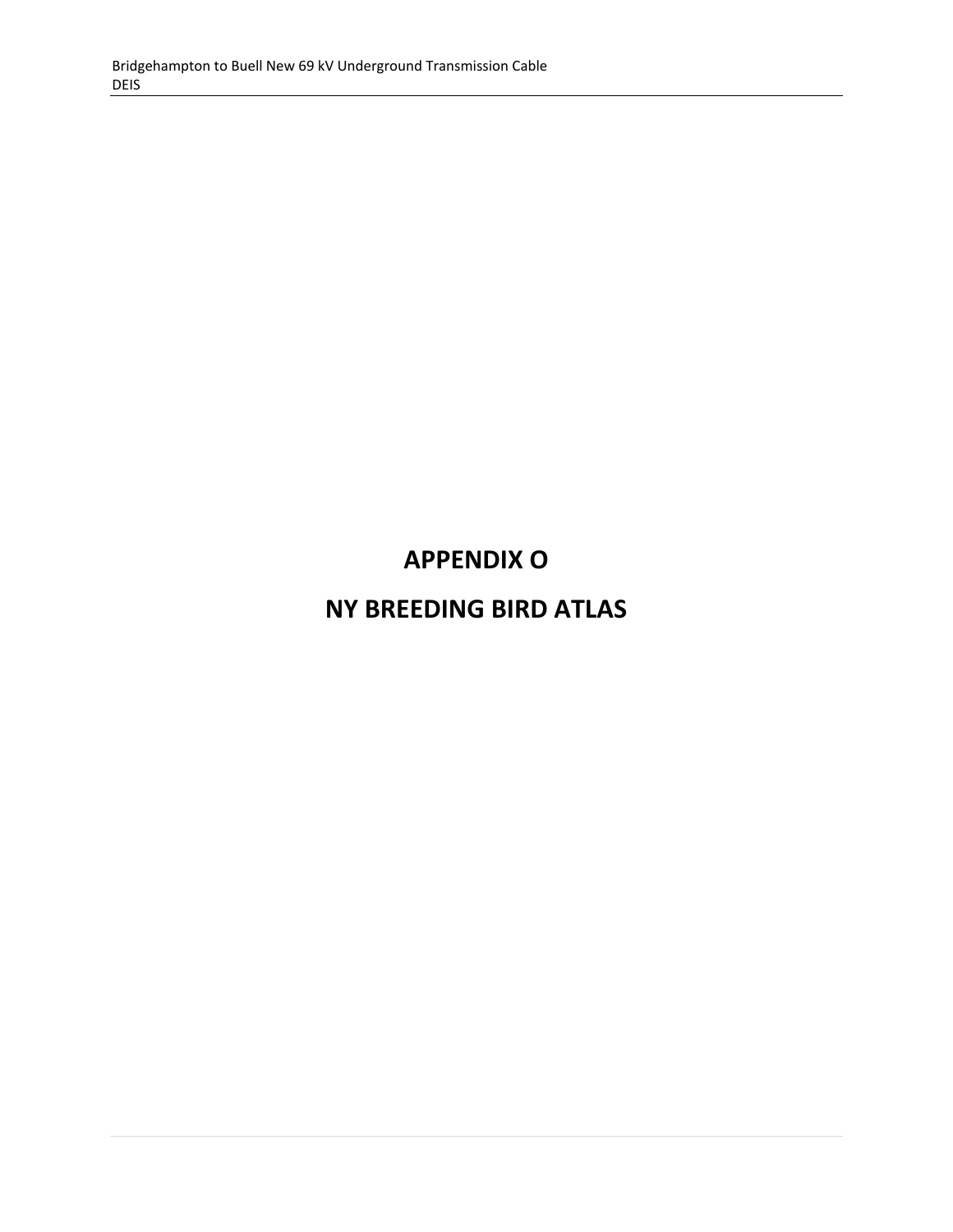| List of Species Breeding in Atlas Block 7253A |                             |                                |                     |                        |  |
|-----------------------------------------------|-----------------------------|--------------------------------|---------------------|------------------------|--|
| <b>Common Name</b>                            | <b>Scientific Name</b>      | <b>Behavior</b><br><b>Code</b> | <b>Date</b>         | <b>NY Legal Status</b> |  |
| <b>Red-winged Blackbird</b>                   | Agelaius phoeniceus         | <b>FY</b>                      | 6/8/2000            | <b>Protected</b>       |  |
| <b>Wood Duck</b>                              | Aix sponsa                  | P <sub>2</sub>                 | 5/8/2000            | <b>Game Species</b>    |  |
| <b>Blue-winged Teal</b>                       | Anas discors                | P <sub>2</sub>                 | 5/18/2003           | <b>Game Species</b>    |  |
| Mallard                                       | Anas platyrhynchos          | FL                             | 6/23/2004           | <b>Game Species</b>    |  |
| <b>Tufted Titmouse</b>                        | Baeolophus bicolor          | <b>FY</b>                      | 6/22/2000           | <b>Protected</b>       |  |
| Cedar Waxwing                                 | Bombycilla cedrorum         | P <sub>2</sub>                 | 6/29/2000           | <b>Protected</b>       |  |
| Canada Goose                                  | <b>Branta canadensis</b>    | <b>NE</b>                      | 5/4/2004            | <b>Game Species</b>    |  |
| <b>Great Horned Owl</b>                       | <b>Bubo virginianus</b>     | X <sub>1</sub>                 | 3/23/2000           | <b>Protected</b>       |  |
| <b>Red-tailed Hawk</b>                        | <b>Buteo jamaicensis</b>    | P <sub>2</sub>                 | 6/6/2001            | <b>Protected</b>       |  |
| <b>Broad-winged Hawk</b>                      | <b>Buteo platypterus</b>    | X <sub>1</sub>                 | 5/24/2000           | <b>Protected</b>       |  |
| Green Heron                                   | <b>Butorides virescens</b>  | X <sub>1</sub>                 | 5/31/2000           | <b>Protected</b>       |  |
| Chuck-will's-widow                            | Caprimulgus<br>carolinensis | X <sub>1</sub>                 | 6/17/2003           | <b>Protected</b>       |  |
| Northern Cardinal                             | Cardinalis cardinalis       | FL                             | 7/12/2004           | <b>Protected</b>       |  |
| <b>House Finch</b>                            | Carpodacus<br>mexicanus     | P <sub>2</sub>                 | 6/16/2003 Protected |                        |  |
| <b>Chimney Swift</b>                          | Chaetura pelagica           | ON                             | 5/31/2000           | <b>Protected</b>       |  |
| Killdeer                                      | Charadrius vociferus        | <b>S2</b>                      | 6/20/2001           | <b>Protected</b>       |  |
| <b>Yellow-billed Cuckoo</b>                   | Coccyzus americanus         | <b>FY</b>                      | 7/10/2001           | <b>Protected</b>       |  |
| <b>Black-billed Cuckoo</b>                    | Coccyzus<br>erythropthalmus | <b>S2</b>                      | 6/20/2001           | <b>Protected</b>       |  |
| Northern Flicker                              | Colaptes auratus            | FL                             | 8/4/2004            | <b>Protected</b>       |  |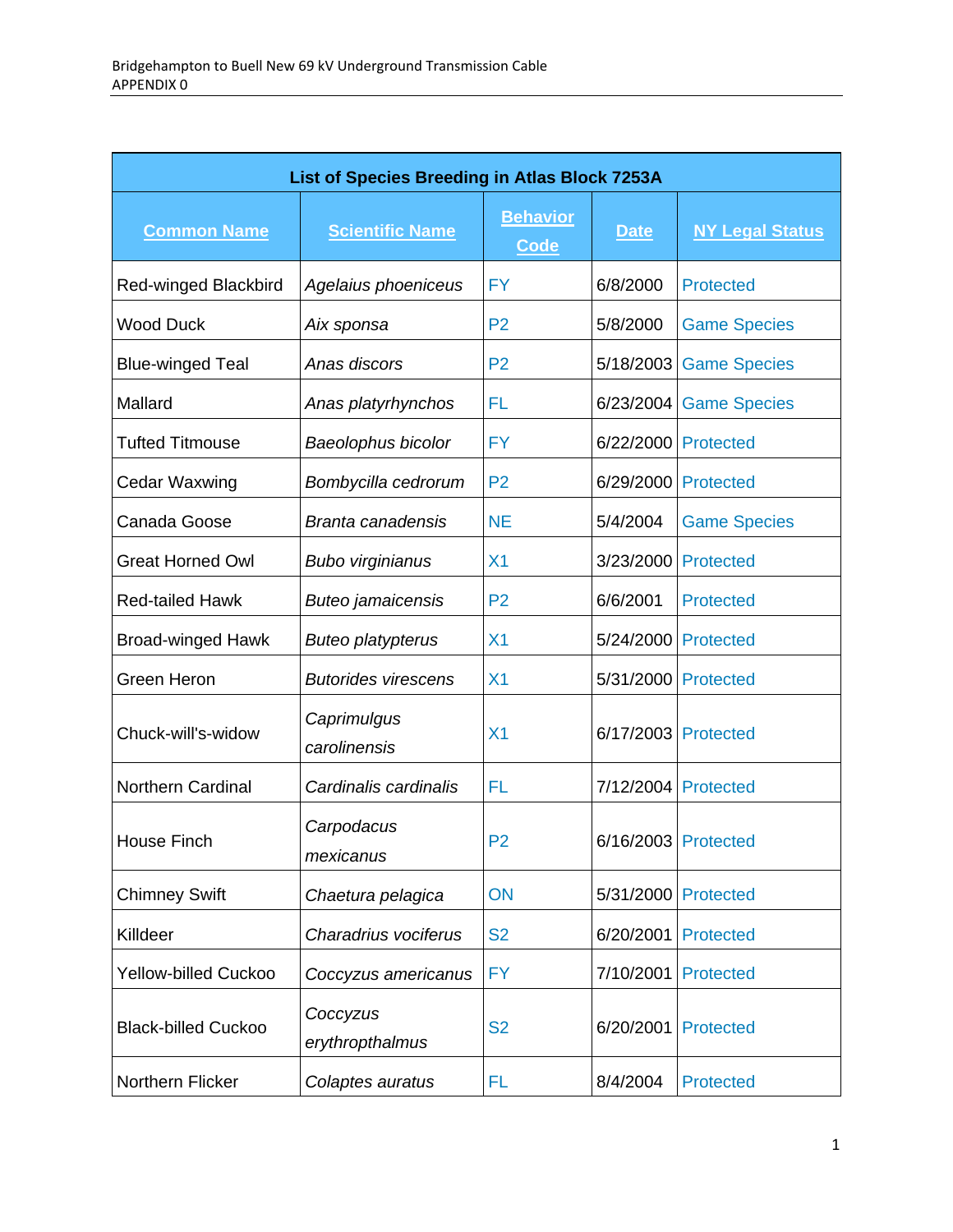| List of Species Breeding in Atlas Block 7253A |                          |                                |             |                        |
|-----------------------------------------------|--------------------------|--------------------------------|-------------|------------------------|
| <b>Common Name</b>                            | <b>Scientific Name</b>   | <b>Behavior</b><br><b>Code</b> | <b>Date</b> | <b>NY Legal Status</b> |
| Rock Pigeon                                   | Columba livia            | X <sub>1</sub>                 | 6/1/2001    | <b>Unprotected</b>     |
| Eastern Wood-Pewee                            | Contopus virens          | D <sub>2</sub>                 | 6/17/2002   | <b>Protected</b>       |
| <b>American Crow</b>                          | Corvus<br>brachyrhynchos | <b>FY</b>                      | 6/23/2004   | <b>Game Species</b>    |
| <b>Blue Jay</b>                               | Cyanocitta cristata      | FL                             | 7/2/2003    | <b>Protected</b>       |
| Mute Swan                                     | Cygnus olor              | <b>NE</b>                      | 5/4/2004    | <b>Protected</b>       |
| <b>Prairie Warbler</b>                        | Dendroica discolor       | D <sub>2</sub>                 | 7/2/2003    | <b>Protected</b>       |
| <b>Yellow Warbler</b>                         | Dendroica petechia       | <b>NE</b>                      | 6/3/2002    | <b>Protected</b>       |
| <b>Pine Warbler</b>                           | Dendroica pinus          | X <sub>1</sub>                 | 6/10/2003   | Protected              |
| <b>Gray Catbird</b>                           | Dumetella carolinensis   | <b>FY</b>                      | 6/13/2000   | <b>Protected</b>       |
| <b>Willow Flycatcher</b>                      | Empidonax traillii       | <b>S2</b>                      | 6/15/2000   | <b>Protected</b>       |
| <b>American Kestrel</b>                       | Falco sparverius         | <b>FY</b>                      | 6/16/2004   | Protected              |
| <b>Common Yellowthroat</b>                    | Geothlypis trichas       | <b>FY</b>                      | 6/30/2000   | <b>Protected</b>       |
| <b>Barn Swallow</b>                           | Hirundo rustica          | <b>FY</b>                      | 7/8/2002    | <b>Protected</b>       |
| Wood Thrush                                   | Hylocichla mustelina     | <b>S2</b>                      | 6/14/2000   | <b>Protected</b>       |
| <b>Baltimore Oriole</b>                       | Icterus galbula          | <b>FY</b>                      | 6/23/2004   | Protected              |
| <b>Orchard Oriole</b>                         | Icterus spurius          | D <sub>2</sub>                 | 7/12/2004   | Protected              |
| <b>Belted Kingfisher</b>                      | Megaceryle alcyon        | X <sub>1</sub>                 | 6/13/2000   | Protected              |
| Red-bellied<br>Woodpecker                     | Melanerpes carolinus     | <b>S2</b>                      | 5/31/2000   | Protected              |
| Swamp Sparrow                                 | Melospiza georgiana      | T <sub>2</sub>                 | 6/17/2002   | <b>Protected</b>       |
| Song Sparrow                                  | Melospiza melodia        | D <sub>2</sub>                 | 4/28/2000   | <b>Protected</b>       |
| Northern Mockingbird                          | Mimus polyglottos        | FL                             | 7/10/2001   | <b>Protected</b>       |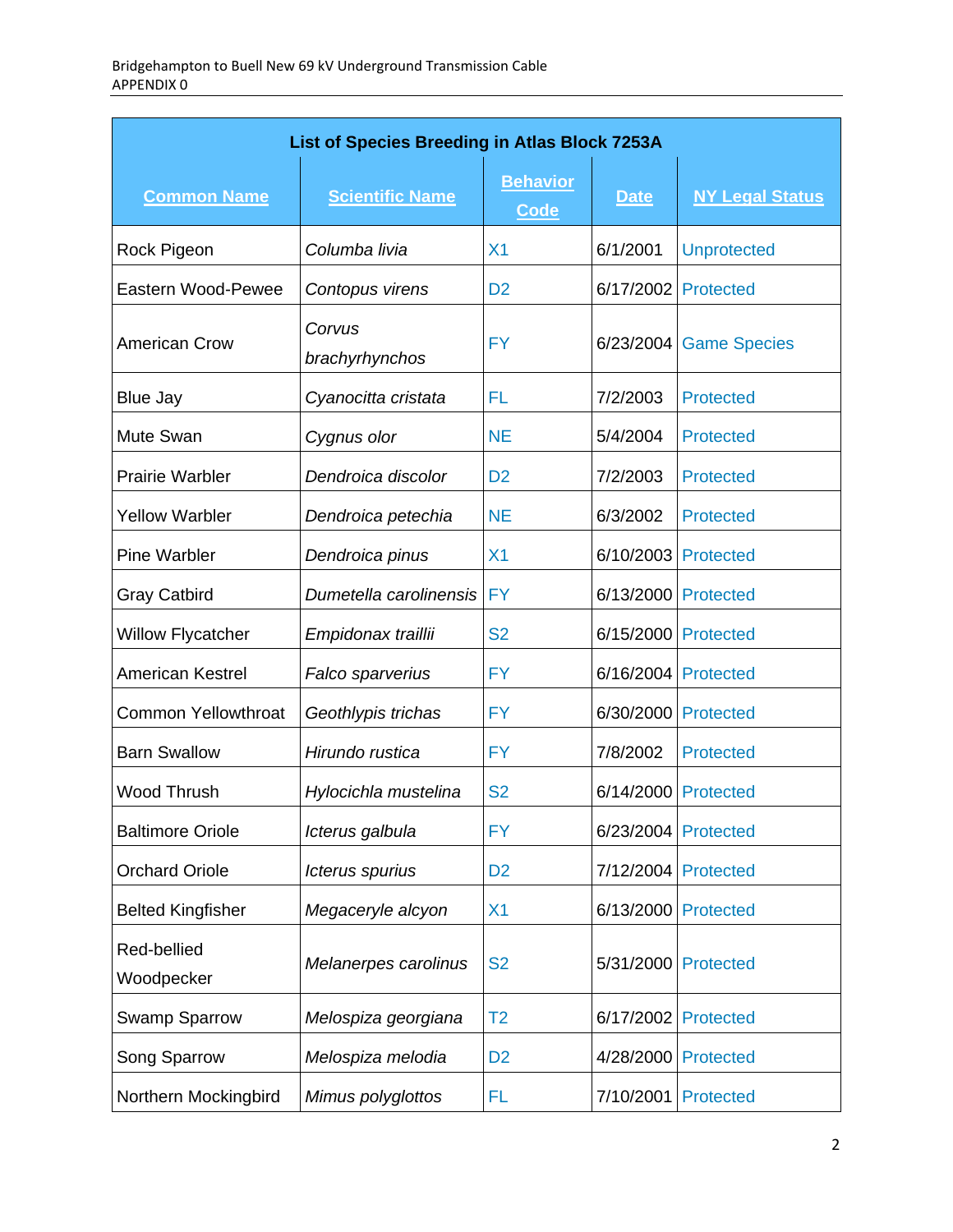| List of Species Breeding in Atlas Block 7253A |                              |                         |             |                                     |  |
|-----------------------------------------------|------------------------------|-------------------------|-------------|-------------------------------------|--|
| <b>Common Name</b>                            | <b>Scientific Name</b>       | <b>Behavior</b><br>Code | <b>Date</b> | <b>NY Legal Status</b>              |  |
| Black-and-white<br>Warbler                    | Mniotilta varia              | <b>S2</b>               | 6/14/2000   | Protected                           |  |
| Brown-headed Cowbird Molothrus ater           |                              | P <sub>2</sub>          | 7/6/2001    | <b>Protected</b>                    |  |
| <b>Great Crested</b><br>Flycatcher            | Myiarchus crinitus           | ON                      | 5/14/2004   | Protected                           |  |
| <b>Black-crowned Night-</b><br>Heron          | Nycticorax nycticorax        | X <sub>1</sub>          | 6/23/2004   | Protected                           |  |
| Osprey                                        | <b>Pandion haliaetus</b>     | N <sub>2</sub>          | 7/11/2001   | <b>Protected-Special</b><br>Concern |  |
| <b>House Sparrow</b>                          | Passer domesticus            | <b>FY</b>               | 7/6/2001    | <b>Unprotected</b>                  |  |
| Savannah Sparrow                              | Passerculus<br>sandwichensis | T <sub>2</sub>          | 6/15/2002   | Protected                           |  |
| Indigo Bunting                                | Passerina cyanea             | X <sub>1</sub>          | 6/15/2000   | <b>Protected</b>                    |  |
| Double-crested<br>Cormorant                   | Phalacrocorax auritus        | X <sub>1</sub>          | 6/8/2000    | <b>Protected</b>                    |  |
| Ring-necked Pheasant                          | Phasianus colchicus          | P <sub>2</sub>          | 6/19/2004   | <b>Game Species</b>                 |  |
| Downy Woodpecker                              | Picoides pubescens           | <b>FY</b>               |             | 6/23/2004 Protected                 |  |
| Hairy Woodpecker                              | Picoides villosus            | <b>S2</b>               | 5/31/2000   | <b>Protected</b>                    |  |
| Eastern Towhee                                | Pipilo<br>erythrophthalmus   | FL                      | 6/14/2001   | Protected                           |  |
| <b>Scarlet Tanager</b>                        | Piranga olivacea             | <b>S2</b>               | 6/8/2000    | <b>Protected</b>                    |  |
| Black-capped<br>Chickadee                     | Poecile atricapillus         | <b>FY</b>               | 6/17/2002   | Protected                           |  |
| <b>Blue-gray Gnatcatcher</b>                  | Polioptila caerulea          | <b>NE</b>               | 6/8/2000    | <b>Protected</b>                    |  |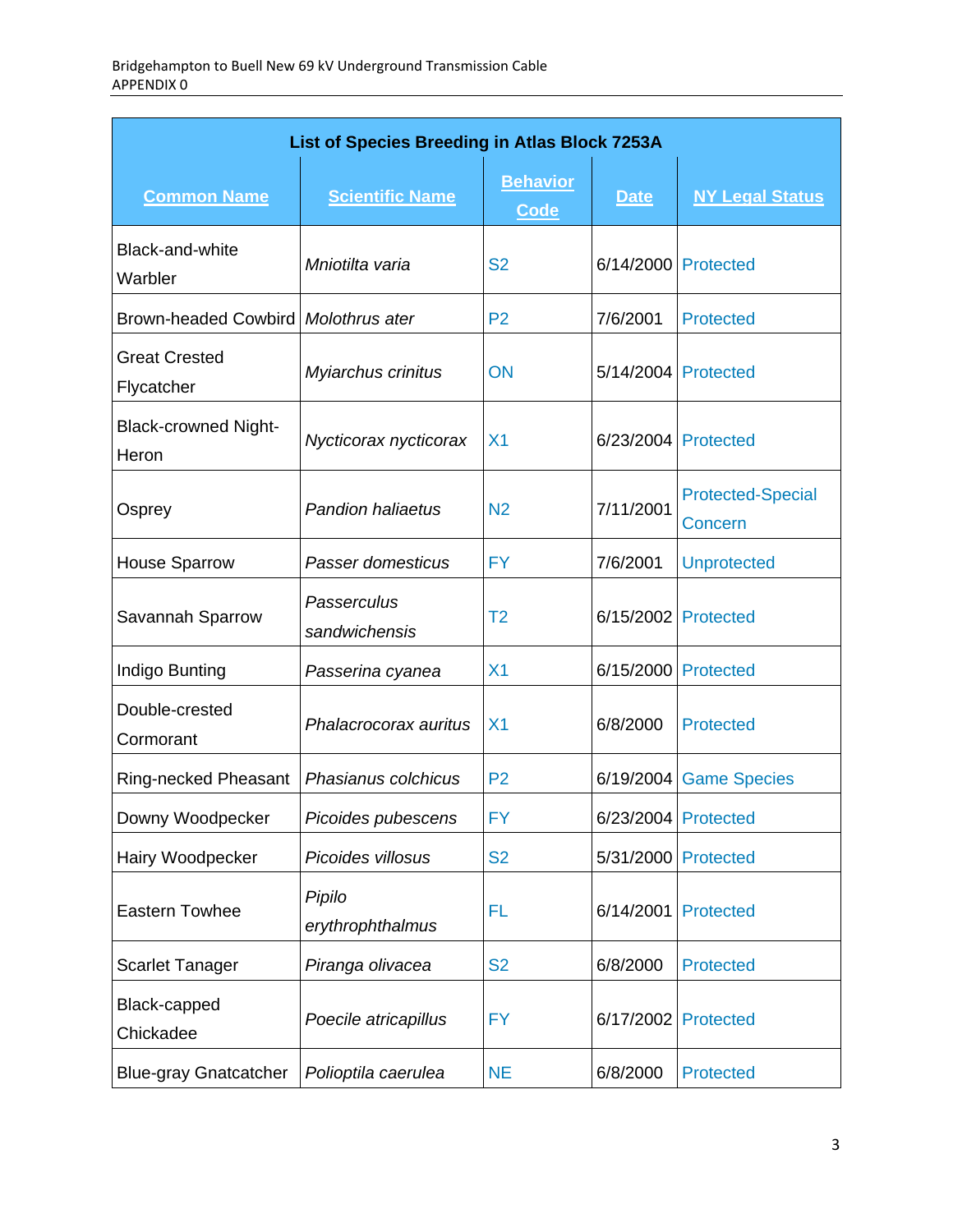| List of Species Breeding in Atlas Block 7253A |                                    |                                |                     |                        |  |
|-----------------------------------------------|------------------------------------|--------------------------------|---------------------|------------------------|--|
| <b>Common Name</b>                            | <b>Scientific Name</b>             | <b>Behavior</b><br><b>Code</b> | <b>Date</b>         | <b>NY Legal Status</b> |  |
| <b>Purple Martin</b>                          | Progne subis                       | X <sub>1</sub>                 | 5/31/2000           | <b>Protected</b>       |  |
| <b>Common Grackle</b>                         | Quiscalus quiscula                 | <b>FY</b>                      | 6/29/2000           | <b>Protected</b>       |  |
| Virginia Rail                                 | Rallus limicola                    | X <sub>1</sub>                 | 5/7/2005            | <b>Game Species</b>    |  |
| <b>Bank Swallow</b>                           | Riparia riparia                    | X <sub>1</sub>                 | 6/8/2000            | <b>Protected</b>       |  |
| Eastern Phoebe                                | Sayornis phoebe                    | X <sub>1</sub>                 | 8/4/2004            | <b>Protected</b>       |  |
| American Woodcock                             | Scolopax minor                     | <b>S2</b>                      | 3/26/2000           | <b>Game Species</b>    |  |
| Ovenbird                                      | Seiurus aurocapilla                | <b>S2</b>                      | 6/14/2000           | <b>Protected</b>       |  |
| Eastern Bluebird                              | Sialia sialis                      | P <sub>2</sub>                 | 5/1/2001            | <b>Protected</b>       |  |
| White-breasted<br><b>Nuthatch</b>             | Sitta carolinensis                 | <b>S2</b>                      | 5/24/2000           | Protected              |  |
| American Goldfinch                            | Spinus tristis                     | <b>FY</b>                      | 7/15/2004           | Protected              |  |
| <b>Chipping Sparrow</b>                       | Spizella passerina                 | <b>FY</b>                      | 5/27/2004           | Protected              |  |
| <b>Field Sparrow</b>                          | Spizella pusilla                   | FY.                            | 7/17/2001           | <b>Protected</b>       |  |
| Northern Rough-<br>winged Swallow             | Stelgidopteryx<br>serripennis      | <b>FY</b>                      | 7/10/2002 Protected |                        |  |
| <b>European Starling</b>                      | Sturnus vulgaris                   | <b>FY</b>                      | 7/6/2001            | <b>Unprotected</b>     |  |
| <b>Tree Swallow</b>                           | Tachycineta bicolor                | <b>NY</b>                      | 6/28/2001           | <b>Protected</b>       |  |
| Carolina Wren                                 | Thryothorus<br><b>ludovicianus</b> | FL                             | 7/12/2004           | Protected              |  |
| <b>Brown Thrasher</b>                         | Toxostoma rufum                    | FL                             | 6/29/2000           | <b>Protected</b>       |  |
| House Wren                                    | Troglodytes aedon                  | FL                             | 7/10/2001           | <b>Protected</b>       |  |
| American Robin                                | Turdus migratorius                 | <b>FY</b>                      | 6/13/2000           | <b>Protected</b>       |  |
| Eastern Kingbird                              | Tyrannus tyrannus                  | <b>NE</b>                      | 6/9/2004            | <b>Protected</b>       |  |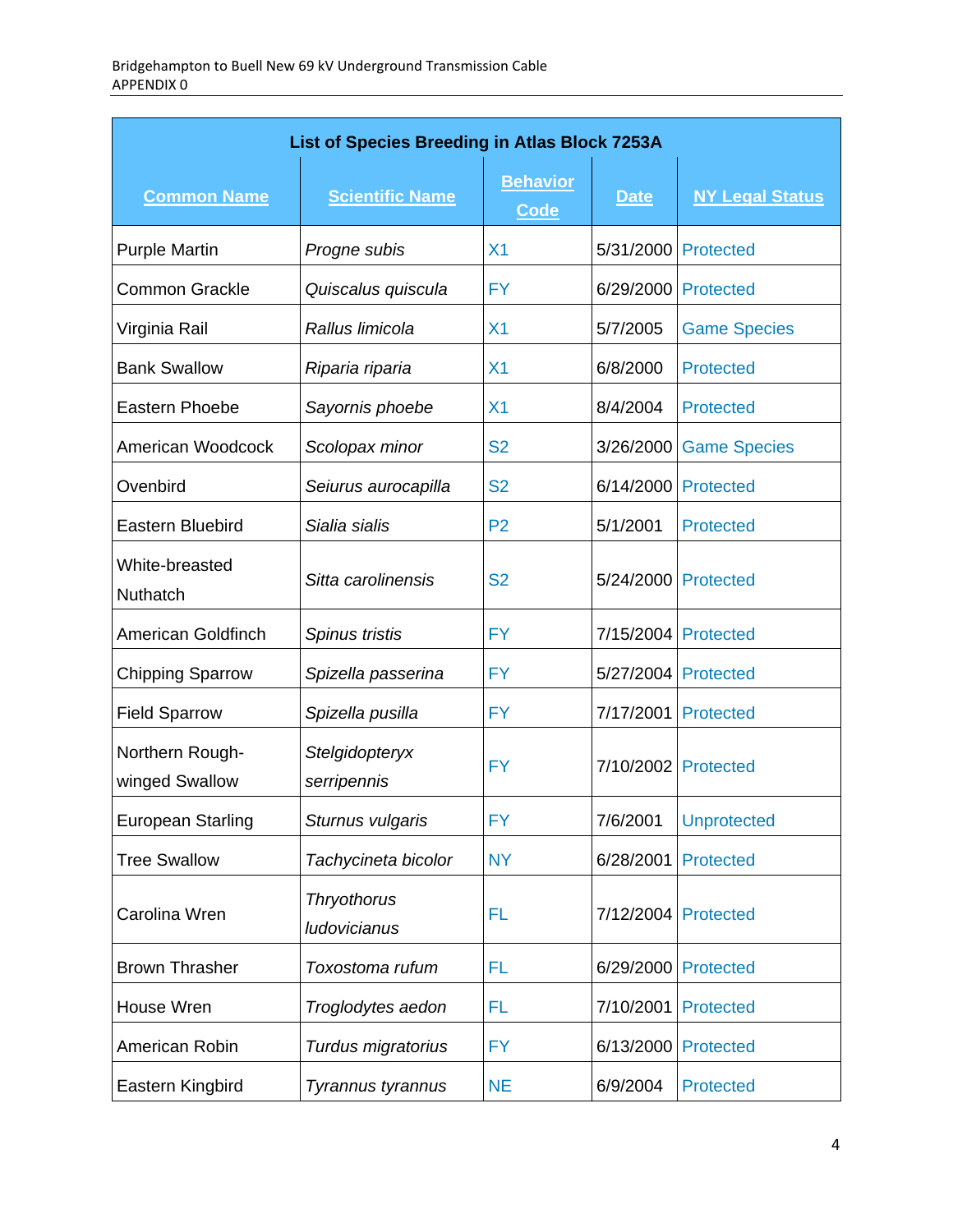| List of Species Breeding in Atlas Block 7253A |                        |                                |                     |                        |  |
|-----------------------------------------------|------------------------|--------------------------------|---------------------|------------------------|--|
| <b>Common Name</b>                            | <b>Scientific Name</b> | <b>Behavior</b><br><b>Code</b> | <b>Date</b>         | <b>NY Legal Status</b> |  |
| <b>Blue-winged Warbler</b>                    | Vermivora pinus        | FY                             | 7/2/2003            | Protected              |  |
| Yellow-throated Vireo                         | Vireo flavifrons       | T2                             | 6/17/2002 Protected |                        |  |
| <b>Warbling Vireo</b>                         | Vireo gilvus           | D <sub>2</sub>                 | 6/17/2002           | Protected              |  |
| White-eyed Vireo                              | Vireo griseus          | S <sub>2</sub>                 | 7/17/2001           | <b>Protected</b>       |  |
| Red-eyed Vireo                                | Vireo olivaceus        | D <sub>2</sub>                 | 6/12/2002           | Protected              |  |
| <b>Mourning Dove</b>                          | Zenaida macroura       | T2                             | 7/2/2003            | Protected              |  |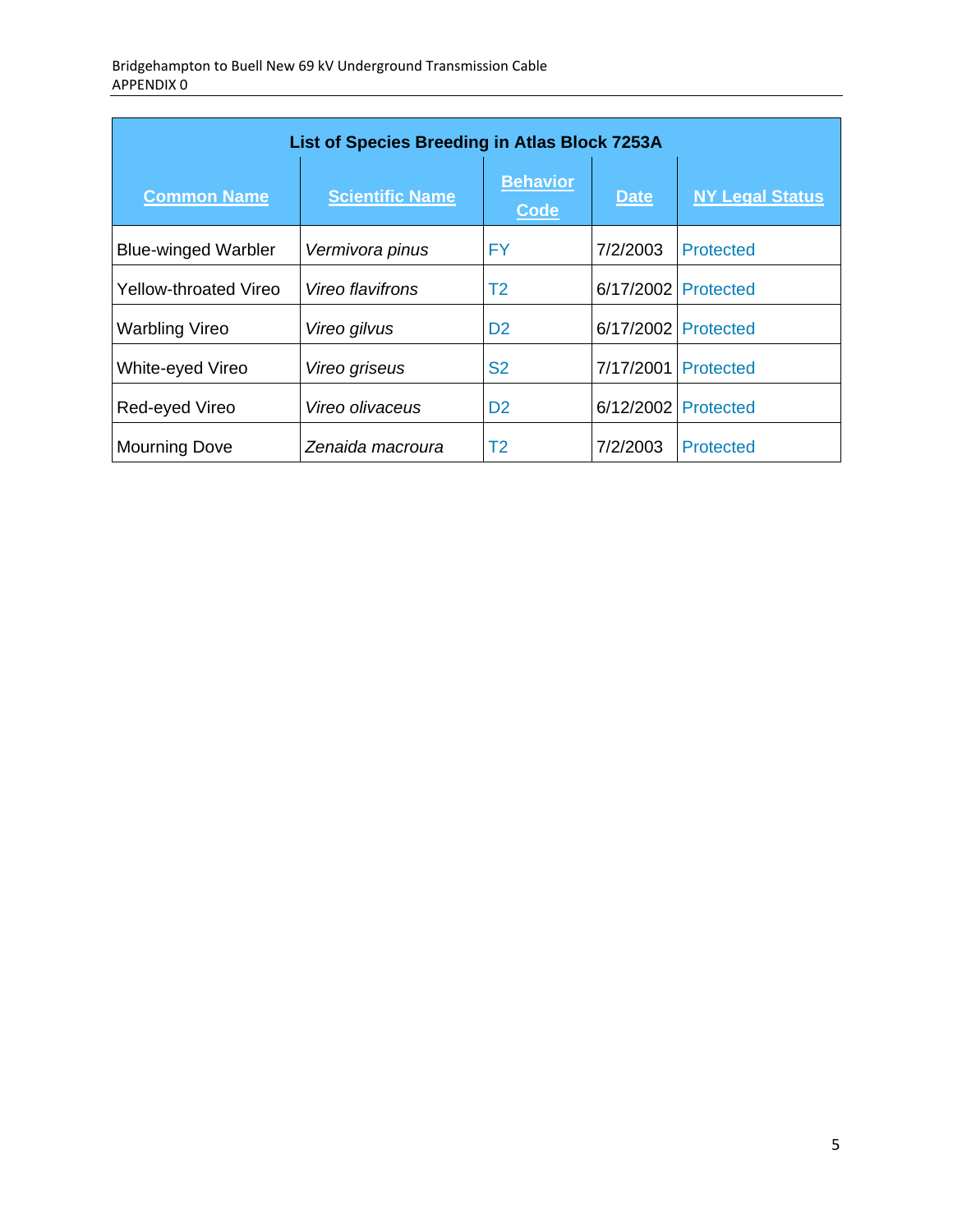| List of Species Breeding in Atlas Block 7253B |                          |                                |             |                                     |  |
|-----------------------------------------------|--------------------------|--------------------------------|-------------|-------------------------------------|--|
| <b>Common Name</b>                            | <b>Scientific Name</b>   | <b>Behavior</b><br><b>Code</b> | <b>Date</b> | <b>NY Legal Status</b>              |  |
| Red-winged Blackbird                          | Agelaius phoeniceus      | <b>FY</b>                      | 6/28/2002   | <b>Protected</b>                    |  |
| Mallard                                       | Anas platyrhynchos       | FL                             | 6/29/2003   | <b>Game Species</b>                 |  |
| <b>American Black Duck</b>                    | Anas rubripes            | P <sub>2</sub>                 | 5/8/2004    | <b>Game Species</b>                 |  |
| Gadwall                                       | Anas strepera            | P <sub>2</sub>                 | 5/8/2004    | <b>Game Species</b>                 |  |
| Ruby-throated<br>Hummingbird                  | Archilochus colubris     | X <sub>1</sub>                 | 5/28/2004   | <b>Protected</b>                    |  |
| <b>Great Egret</b>                            | Ardea alba               | X <sub>1</sub>                 | 5/31/2004   | <b>Protected</b>                    |  |
| <b>Tufted Titmouse</b>                        | Baeolophus bicolor       | FY                             | 6/28/2002   | <b>Protected</b>                    |  |
| <b>Cedar Waxwing</b>                          | Bombycilla cedrorum      | <b>S2</b>                      | 5/31/2004   | <b>Protected</b>                    |  |
| Canada Goose                                  | <b>Branta canadensis</b> | P <sub>2</sub>                 | 5/8/2004    | <b>Game Species</b>                 |  |
| <b>Great Horned Owl</b>                       | <b>Bubo virginianus</b>  | T2                             | 12/27/2003  | <b>Protected</b>                    |  |
| <b>Red-tailed Hawk</b>                        | <b>Buteo jamaicensis</b> | P <sub>2</sub>                 | 3/9/2002    | <b>Protected</b>                    |  |
| Whip-poor-will                                | Caprimulgus<br>vociferus | T2                             | 6/26/2003   | <b>Protected-Special</b><br>Concern |  |
| <b>Northern Cardinal</b>                      | Cardinalis cardinalis    | FY                             | 6/28/2002   | <b>Protected</b>                    |  |
| House Finch                                   | Carpodacus<br>mexicanus  | <b>FY</b>                      | 6/29/2003   | <b>Protected</b>                    |  |
| <b>Hermit Thrush</b>                          | Catharus guttatus        | T2                             | 5/30/2004   | <b>Protected</b>                    |  |
| <b>Brown Creeper</b>                          | Certhia americana        | T <sub>2</sub>                 | 5/30/2004   | <b>Protected</b>                    |  |
| <b>Chimney Swift</b>                          | Chaetura pelagica        | X <sub>1</sub>                 | 6/28/2002   | <b>Protected</b>                    |  |
| Killdeer                                      | Charadrius vociferus     | P <sub>2</sub>                 | 6/8/2003    | <b>Protected</b>                    |  |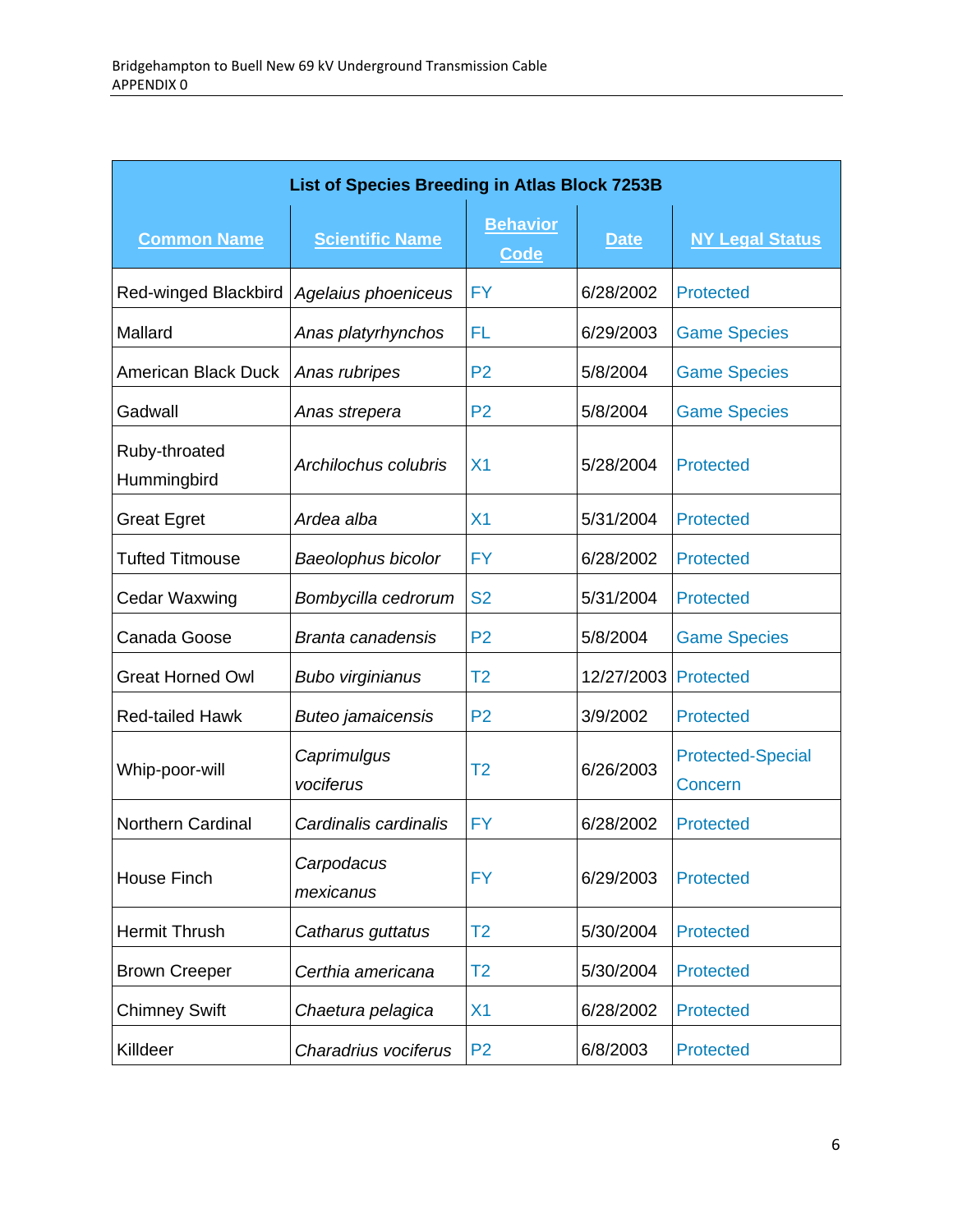| List of Species Breeding in Atlas Block 7253B |                           |                                |             |                        |  |
|-----------------------------------------------|---------------------------|--------------------------------|-------------|------------------------|--|
| <b>Common Name</b>                            | <b>Scientific Name</b>    | <b>Behavior</b><br><b>Code</b> | <b>Date</b> | <b>NY Legal Status</b> |  |
| <b>Yellow-billed Cuckoo</b>                   | Coccyzus<br>americanus    | T <sub>2</sub>                 | 6/8/2003    | <b>Protected</b>       |  |
| Northern Flicker                              | Colaptes auratus          | FL                             | 7/10/2004   | <b>Protected</b>       |  |
| Northern Bobwhite                             | Colinus virginianus       | X <sub>1</sub>                 | 6/8/2003    | <b>Game Species</b>    |  |
| Eastern Wood-Pewee                            | Contopus virens           | <b>S2</b>                      | 6/8/2003    | <b>Protected</b>       |  |
| <b>American Crow</b>                          | Corvus<br>brachyrhynchos  | <b>FY</b>                      | 6/28/2002   | <b>Game Species</b>    |  |
| <b>Fish Crow</b>                              | Corvus ossifragus         | FL                             | 6/29/2003   | <b>Protected</b>       |  |
| <b>Blue Jay</b>                               | Cyanocitta cristata       | FL                             | 7/10/2004   | <b>Protected</b>       |  |
| Mute Swan                                     | Cygnus olor               | <b>NE</b>                      | 5/8/2004    | <b>Protected</b>       |  |
| <b>Yellow Warbler</b>                         | Dendroica petechia        | T <sub>2</sub>                 | 6/28/2002   | <b>Protected</b>       |  |
| <b>Pine Warbler</b>                           | Dendroica pinus           | FL                             | 6/27/2005   | <b>Protected</b>       |  |
| <b>Gray Catbird</b>                           | Dumetella<br>carolinensis | <b>FY</b>                      | 6/28/2002   | <b>Protected</b>       |  |
| <b>Willow Flycatcher</b>                      | Empidonax traillii        | T <sub>2</sub>                 | 6/29/2003   | <b>Protected</b>       |  |
| Common Yellowthroat   Geothlypis trichas      |                           | T2                             | 6/28/2002   | <b>Protected</b>       |  |
| <b>Barn Swallow</b>                           | Hirundo rustica           | <b>FY</b>                      | 6/28/2002   | <b>Protected</b>       |  |
| <b>Baltimore Oriole</b>                       | Icterus galbula           | <b>FY</b>                      | 7/10/2004   | <b>Protected</b>       |  |
| <b>Orchard Oriole</b>                         | Icterus spurius           | T <sub>2</sub>                 | 6/8/2003    | <b>Protected</b>       |  |
| Eastern Screech-Owl                           | Megascops asio            | X <sub>1</sub>                 | 12/27/2003  | Protected              |  |
| Red-bellied<br>Woodpecker                     | Melanerpes carolinus      | T <sub>2</sub>                 | 7/10/2004   | <b>Protected</b>       |  |
| <b>Wild Turkey</b>                            | Meleagris gallopavo       | X <sub>1</sub>                 | 4/10/2004   | <b>Game Species</b>    |  |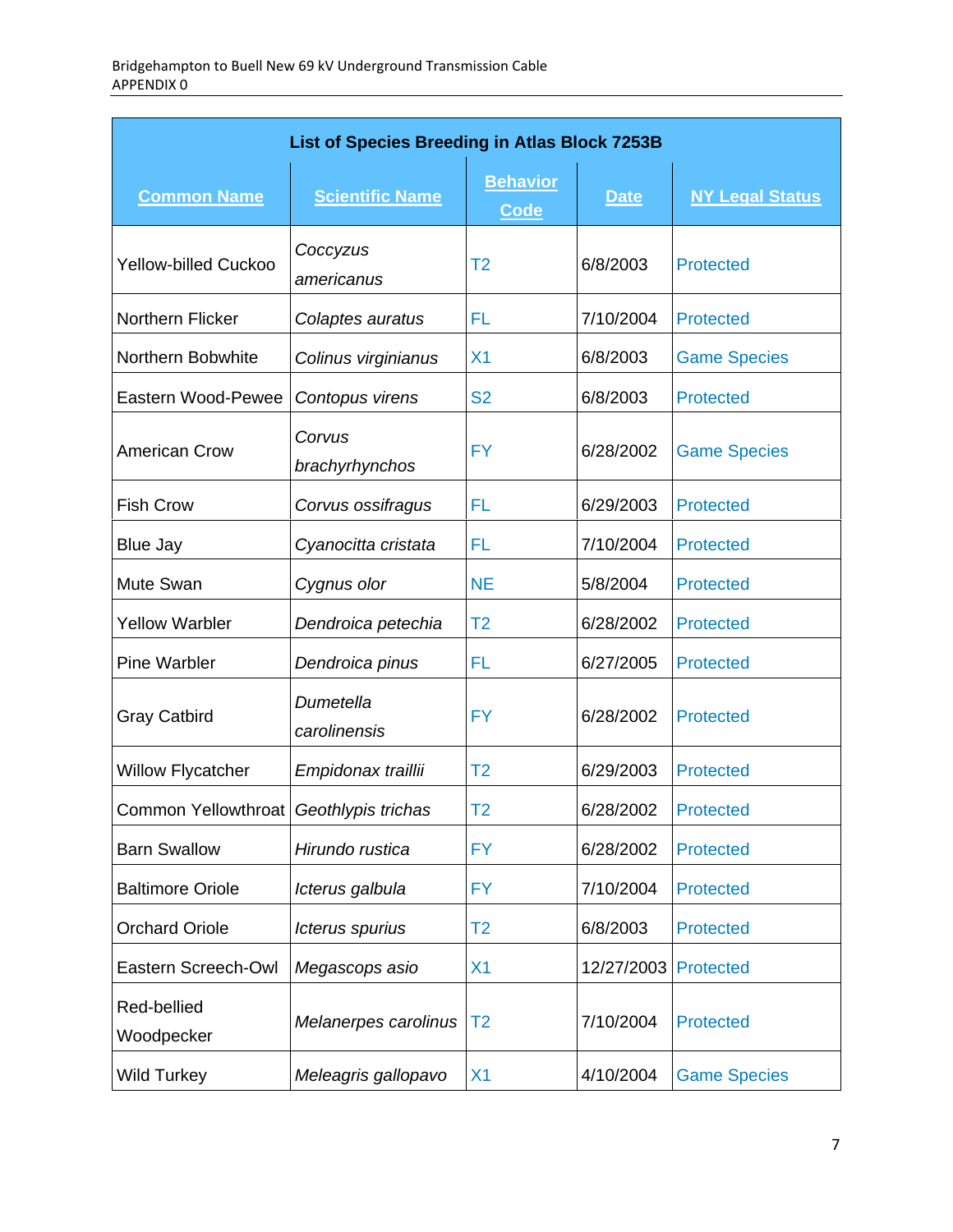| List of Species Breeding in Atlas Block 7253B |                            |                                |             |                                     |  |
|-----------------------------------------------|----------------------------|--------------------------------|-------------|-------------------------------------|--|
| <b>Common Name</b>                            | <b>Scientific Name</b>     | <b>Behavior</b><br><b>Code</b> | <b>Date</b> | <b>NY Legal Status</b>              |  |
| Song Sparrow                                  | Melospiza melodia          | T <sub>2</sub>                 | 4/21/2002   | <b>Protected</b>                    |  |
| Northern Mockingbird                          | Mimus polyglottos          | T <sub>2</sub>                 | 6/28/2002   | <b>Protected</b>                    |  |
| Brown-headed<br>Cowbird                       | Molothrus ater             | FL                             | 7/10/2004   | <b>Protected</b>                    |  |
| <b>Great Crested</b><br>Flycatcher            | Myiarchus crinitus         | P <sub>2</sub>                 | 6/28/2002   | <b>Protected</b>                    |  |
| <b>Black-crowned Night-</b><br>Heron          | Nycticorax nycticorax      | X <sub>1</sub>                 | 5/31/2004   | <b>Protected</b>                    |  |
| Osprey                                        | <b>Pandion haliaetus</b>   | P <sub>2</sub>                 | 4/21/2002   | <b>Protected-Special</b><br>Concern |  |
| <b>House Sparrow</b>                          | Passer domesticus          | ON                             | 6/28/2002   | <b>Unprotected</b>                  |  |
| Ring-necked<br>Pheasant                       | Phasianus colchicus        | <b>S2</b>                      | 6/28/2002   | <b>Game Species</b>                 |  |
| Downy Woodpecker                              | Picoides pubescens         | <b>FY</b>                      | 6/28/2002   | <b>Protected</b>                    |  |
| Hairy Woodpecker                              | Picoides villosus          | T <sub>2</sub>                 | 5/30/2004   | <b>Protected</b>                    |  |
| <b>Eastern Towhee</b>                         | Pipilo<br>erythrophthalmus | FL                             | 7/10/2004   | <b>Protected</b>                    |  |
| <b>Scarlet Tanager</b>                        | Piranga olivacea           | X <sub>1</sub>                 | 7/10/2004   | <b>Protected</b>                    |  |
| Summer Tanager                                | Piranga rubra              | X <sub>1</sub>                 | 5/30/2004   | <b>Protected</b>                    |  |
| Black-capped<br>Chickadee                     | Poecile atricapillus       | <b>FY</b>                      | 6/28/2002   | <b>Protected</b>                    |  |
| Blue-gray<br>Gnatcatcher                      | Polioptila caerulea        | <b>FY</b>                      | 5/31/2004   | <b>Protected</b>                    |  |
| <b>Common Grackle</b>                         | Quiscalus quiscula         | <b>FY</b>                      | 6/28/2002   | <b>Protected</b>                    |  |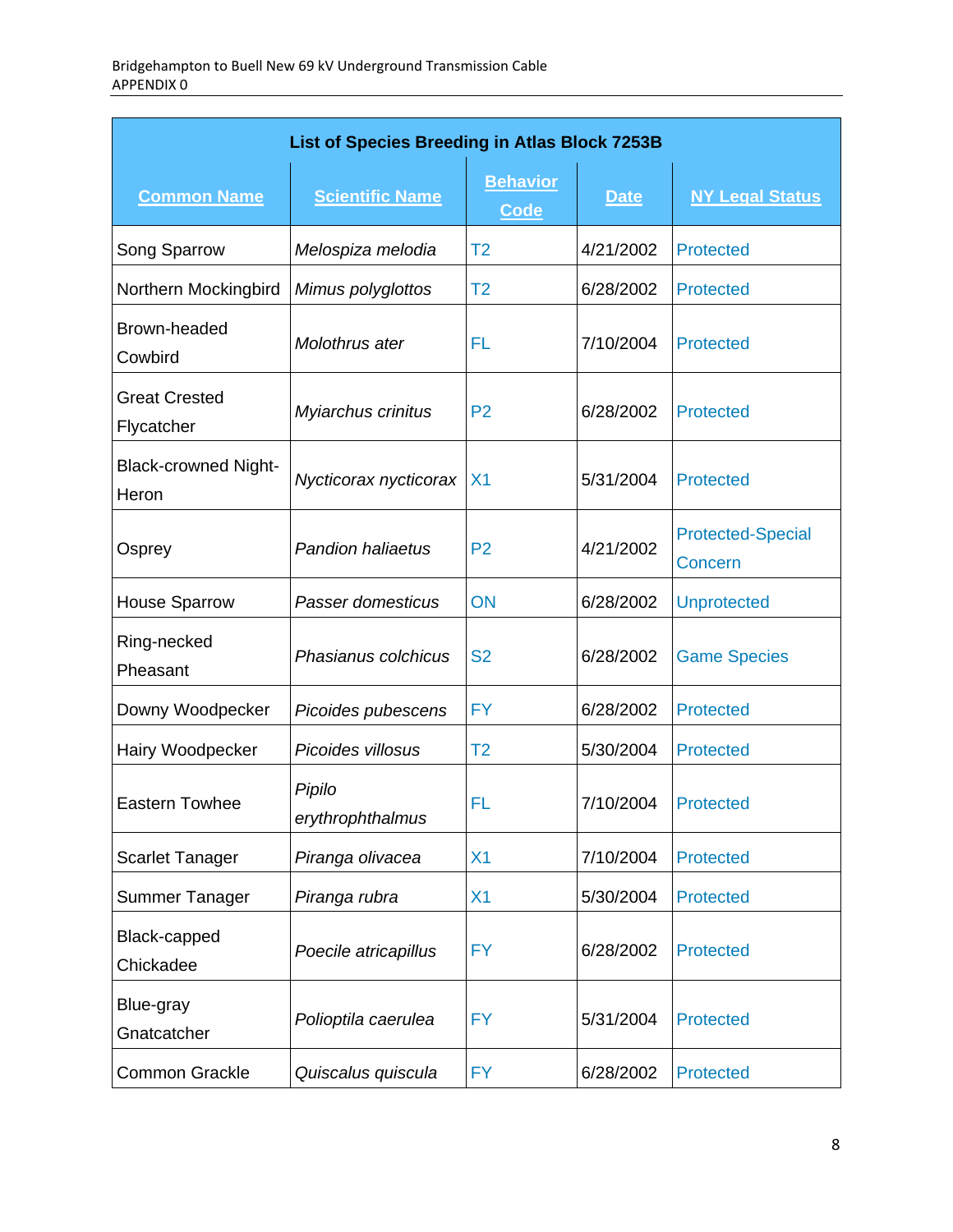| <b>List of Species Breeding in Atlas Block 7253B</b> |                             |                                |             |                        |
|------------------------------------------------------|-----------------------------|--------------------------------|-------------|------------------------|
| <b>Common Name</b>                                   | <b>Scientific Name</b>      | <b>Behavior</b><br><b>Code</b> | <b>Date</b> | <b>NY Legal Status</b> |
| Eastern Phoebe                                       | Sayornis phoebe             | T <sub>2</sub>                 | 6/28/2002   | Protected              |
| American Woodcock                                    | Scolopax minor              | X <sub>1</sub>                 | 6/26/2003   | <b>Game Species</b>    |
| Ovenbird                                             | Seiurus aurocapilla         | T2                             | 6/28/2002   | <b>Protected</b>       |
| <b>Eastern Bluebird</b>                              | Sialia sialis               | FL                             | 6/28/2002   | Protected              |
| White-breasted<br>Nuthatch                           | Sitta carolinensis          | FL                             | 7/10/2004   | Protected              |
| American Goldfinch                                   | Spinus tristis              | P <sub>2</sub>                 | 6/28/2002   | Protected              |
| <b>Chipping Sparrow</b>                              | Spizella passerina          | FY                             | 6/28/2002   | <b>Protected</b>       |
| <b>European Starling</b>                             | Sturnus vulgaris            | ON                             | 4/21/2002   | <b>Unprotected</b>     |
| <b>Tree Swallow</b>                                  | Tachycineta bicolor         | ON                             | 6/28/2002   | Protected              |
| Carolina Wren                                        | Thryothorus<br>ludovicianus | T2                             | 6/28/2002   | Protected              |
| <b>Brown Thrasher</b>                                | Toxostoma rufum             | T2                             | 6/8/2003    | Protected              |
| House Wren                                           | Troglodytes aedon           | ON                             | 6/8/2003    | <b>Protected</b>       |
| American Robin                                       | Turdus migratorius          | <b>B2</b>                      | 4/22/2004   | Protected              |
| Eastern Kingbird                                     | Tyrannus tyrannus           | FL                             | 7/10/2004   | <b>Protected</b>       |
| <b>Blue-winged Warbler</b>                           | Vermivora pinus             | X <sub>1</sub>                 | 6/8/2003    | <b>Protected</b>       |
| <b>Warbling Vireo</b>                                | Vireo gilvus                | X <sub>1</sub>                 | 6/8/2003    | <b>Protected</b>       |
| White-eyed Vireo                                     | Vireo griseus               | <b>S2</b>                      | 5/8/2004    | <b>Protected</b>       |
| Red-eyed Vireo                                       | Vireo olivaceus             | T <sub>2</sub>                 | 5/31/2004   | <b>Protected</b>       |
| <b>Mourning Dove</b>                                 | Zenaida macroura            | FL                             | 7/10/2004   | <b>Protected</b>       |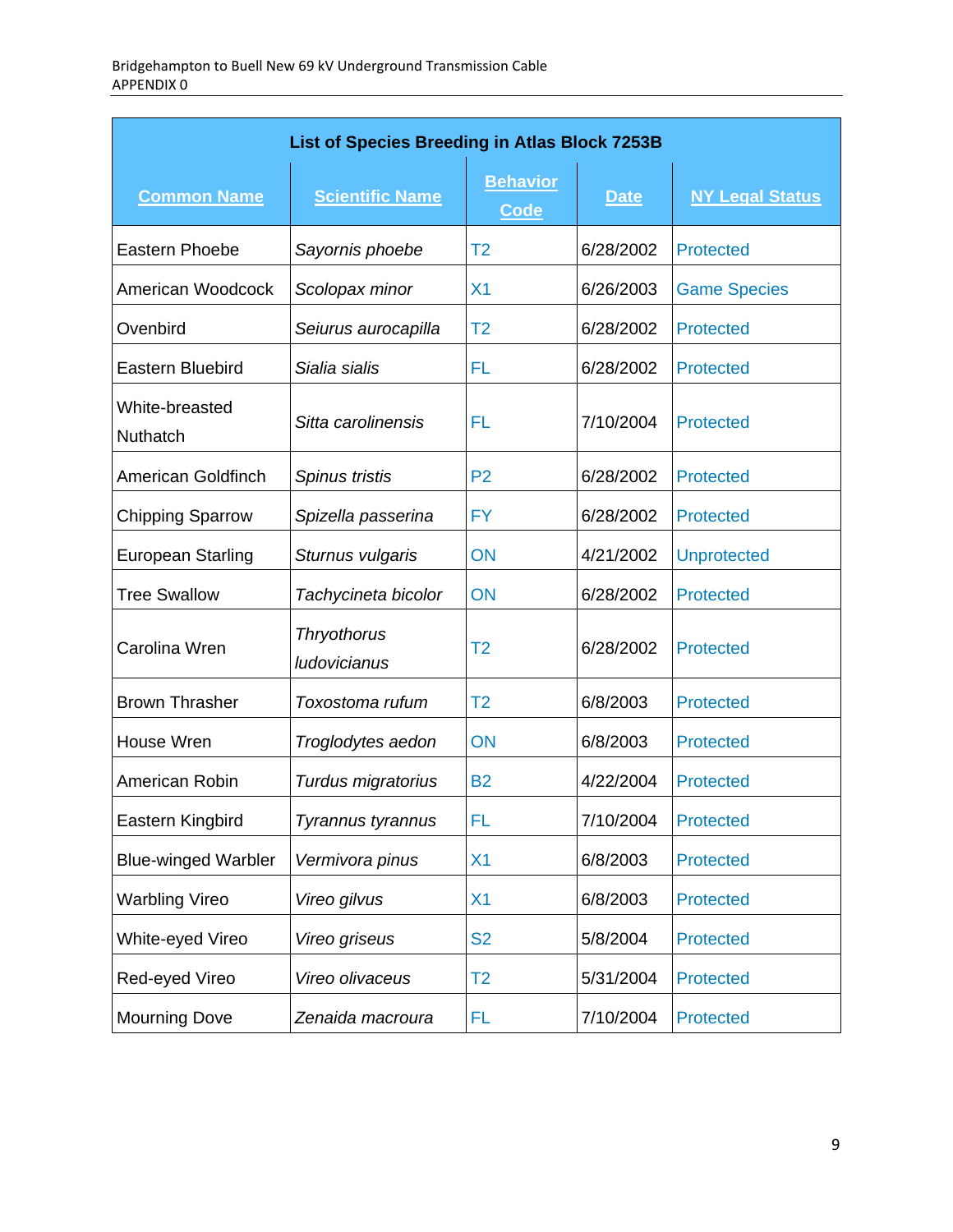| List of Species Breeding in Atlas Block 7353A |                            |                                |             |                                  |  |
|-----------------------------------------------|----------------------------|--------------------------------|-------------|----------------------------------|--|
| <b>Common Name</b>                            | <b>Scientific Name</b>     | <b>Behavior</b><br><b>Code</b> | <b>Date</b> | <b>NY Legal</b><br><b>Status</b> |  |
| <b>Red-winged Blackbird</b>                   | Agelaius phoeniceus        | ON                             | 6/29/2003   | Protected                        |  |
| <b>Wood Duck</b>                              | Aix sponsa                 | P2                             | 5/8/2004    | <b>Game Species</b>              |  |
| Mallard                                       | Anas platyrhynchos         | FL                             | 5/6/2002    | <b>Game Species</b>              |  |
| <b>American Black Duck</b>                    | Anas rubripes              | P <sub>2</sub>                 | 6/1/2003    | <b>Game Species</b>              |  |
| <b>Tufted Titmouse</b>                        | Baeolophus bicolor         | P2                             | 4/21/2002   | Protected                        |  |
| Cedar Waxwing                                 | Bombycilla cedrorum        | <u>S2</u>                      | 5/28/2004   | Protected                        |  |
| Canada Goose                                  | Branta canadensis          | P2                             | 5/6/2002    | <b>Game Species</b>              |  |
| <b>Red-tailed Hawk</b>                        | <b>Buteo jamaicensis</b>   | <u>X1</u>                      | 4/21/2002   | <b>Protected</b>                 |  |
| Green Heron                                   | <b>Butorides virescens</b> | $\underline{X1}$               | 5/6/2002    | Protected                        |  |
| <b>Northern Cardinal</b>                      | Cardinalis cardinalis      | $FY$                           | 5/28/2004   | <b>Protected</b>                 |  |
| <b>House Finch</b>                            | Carpodacus mexicanus       | P <sub>2</sub>                 | 4/21/2002   | <b>Protected</b>                 |  |
| <b>Piping Plover</b>                          | Charadrius melodus         | <u>FL</u>                      | 6/1/2002    | Endangered                       |  |
| Marsh Wren                                    | Cistothorus palustris      | <u>X1</u>                      | 6/28/2002   | <b>Protected</b>                 |  |
| Northern Flicker                              | Colaptes auratus           | ON                             | 4/28/2002   | Protected                        |  |
| Rock Pigeon                                   | Columba livia              | <u>X1</u>                      | 2/28/2002   | Unprotected                      |  |
| <b>American Crow</b>                          | Corvus brachyrhynchos      | <b>FY</b>                      | 6/28/2002   | <b>Game Species</b>              |  |
| Blue Jay                                      | Cyanocitta cristata        | P2                             | 4/21/2002   | Protected                        |  |
| Mute Swan                                     | Cygnus olor                | NE                             | 4/21/2002   | Protected                        |  |
| <b>Yellow Warbler</b>                         | Dendroica petechia         | <u>X1</u>                      | 6/28/2002   | <b>Protected</b>                 |  |
| <b>Gray Catbird</b>                           | Dumetella carolinensis     | <u>FY</u>                      | 6/29/2003   | <b>Protected</b>                 |  |
| <b>Willow Flycatcher</b>                      | Empidonax traillii         | <u>T2</u>                      | 6/28/2002   | <b>Protected</b>                 |  |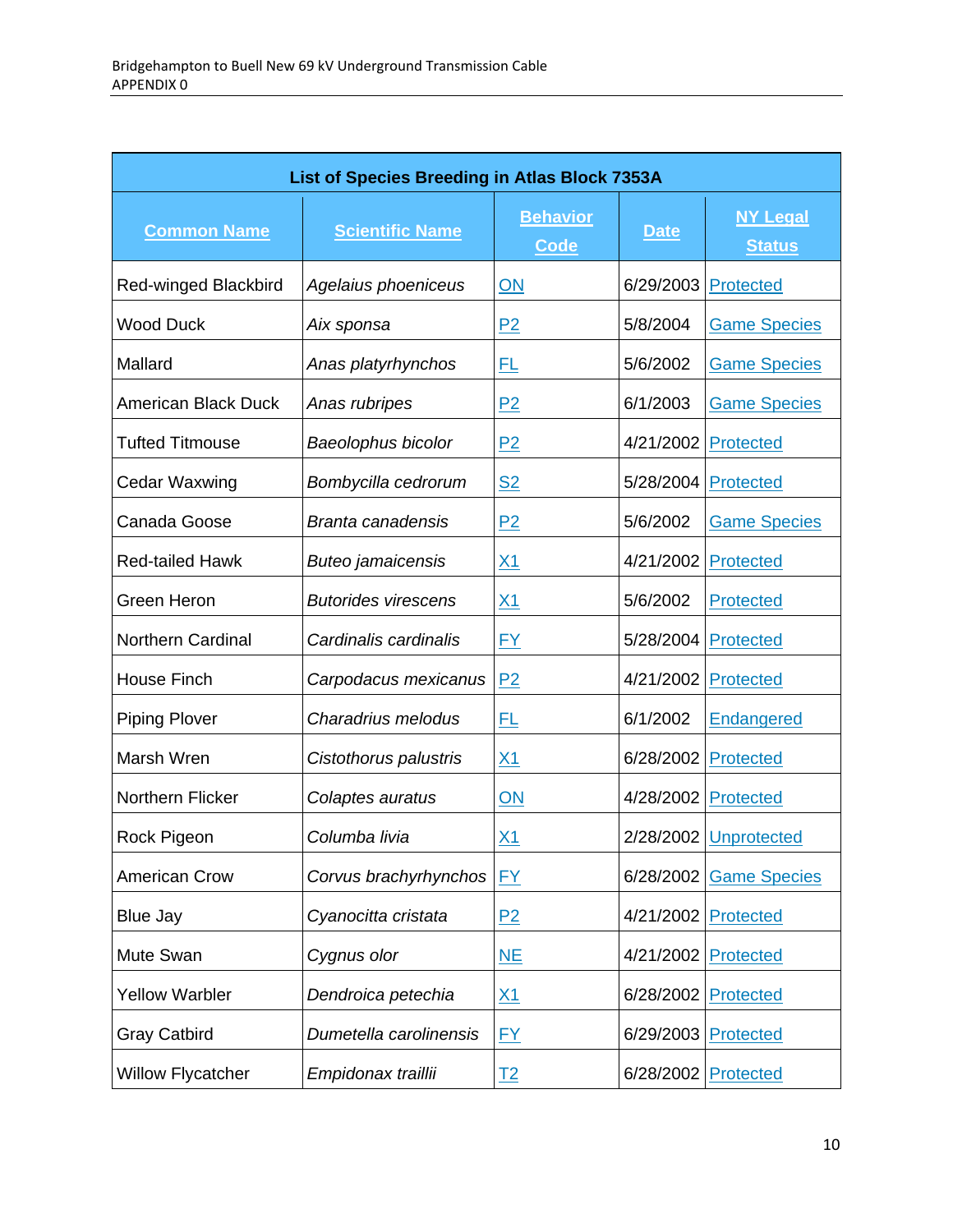| List of Species Breeding in Atlas Block 7353A |                        |                                |                     |                                  |  |
|-----------------------------------------------|------------------------|--------------------------------|---------------------|----------------------------------|--|
| <b>Common Name</b>                            | <b>Scientific Name</b> | <b>Behavior</b><br><b>Code</b> | <b>Date</b>         | <b>NY Legal</b><br><b>Status</b> |  |
| <b>Common Yellowthroat</b>                    | Geothlypis trichas     | <u>FY</u>                      | 6/28/2002           | Protected                        |  |
| <b>Barn Swallow</b>                           | Hirundo rustica        | P <sub>2</sub>                 | 6/28/2002           | Protected                        |  |
| <b>Baltimore Oriole</b>                       | Icterus galbula        | <u>X1</u>                      | 5/8/2004            | Protected                        |  |
| Eastern Screech-Owl                           | Megascops asio         | <u>X1</u>                      | 1/19/2004 Protected |                                  |  |
| <b>Swamp Sparrow</b>                          | Melospiza georgiana    | <u>X1</u>                      | 6/1/2003            | Protected                        |  |
| Song Sparrow                                  | Melospiza melodia      | <u>FY</u>                      | 5/28/2004           | Protected                        |  |
| Northern Mockingbird                          | Mimus polyglottos      | <u>T2</u>                      | 4/21/2002           | Protected                        |  |
| <b>Brown-headed Cowbird</b>                   | Molothrus ater         | P2                             | 6/28/2002           | Protected                        |  |
| <b>Great Crested</b><br>Flycatcher            | Myiarchus crinitus     | <u>X1</u>                      | 6/28/2002           | Protected                        |  |
| <b>House Sparrow</b>                          | Passer domesticus      | ON                             | 4/21/2002           | <b>Unprotected</b>               |  |
| Ring-necked Pheasant                          | Phasianus colchicus    | <u>T2</u>                      | 5/31/2004           | <b>Game Species</b>              |  |
| Downy Woodpecker                              | Picoides pubescens     | $\underline{X1}$               | 6/28/2002           | Protected                        |  |
| Black-capped<br>Chickadee                     | Poecile atricapillus   | <u>FL</u>                      | 6/28/2002           | Protected                        |  |
| <b>Blue-gray Gnatcatcher</b>                  | Polioptila caerulea    | $\underline{X1}$               | 6/28/2002 Protected |                                  |  |
| Sora                                          | Porzana carolina       | <u>X1</u>                      | 5/19/2002           | <b>Game Species</b>              |  |
| <b>Common Grackle</b>                         | Quiscalus quiscula     | <u>FY</u>                      | 6/28/2002           | Protected                        |  |
| Eastern Phoebe                                | Sayornis phoebe        | <u>T2</u>                      | 4/21/2002           | Protected                        |  |
| American Woodcock                             | Scolopax minor         | <u>X1</u>                      | 5/19/2002           | <b>Game Species</b>              |  |
| White-breasted<br>Nuthatch                    | Sitta carolinensis     | <u>X1</u>                      | 4/21/2002           | Protected                        |  |
| American Goldfinch                            | Spinus tristis         | <u>T2</u>                      | 5/31/2004           | Protected                        |  |